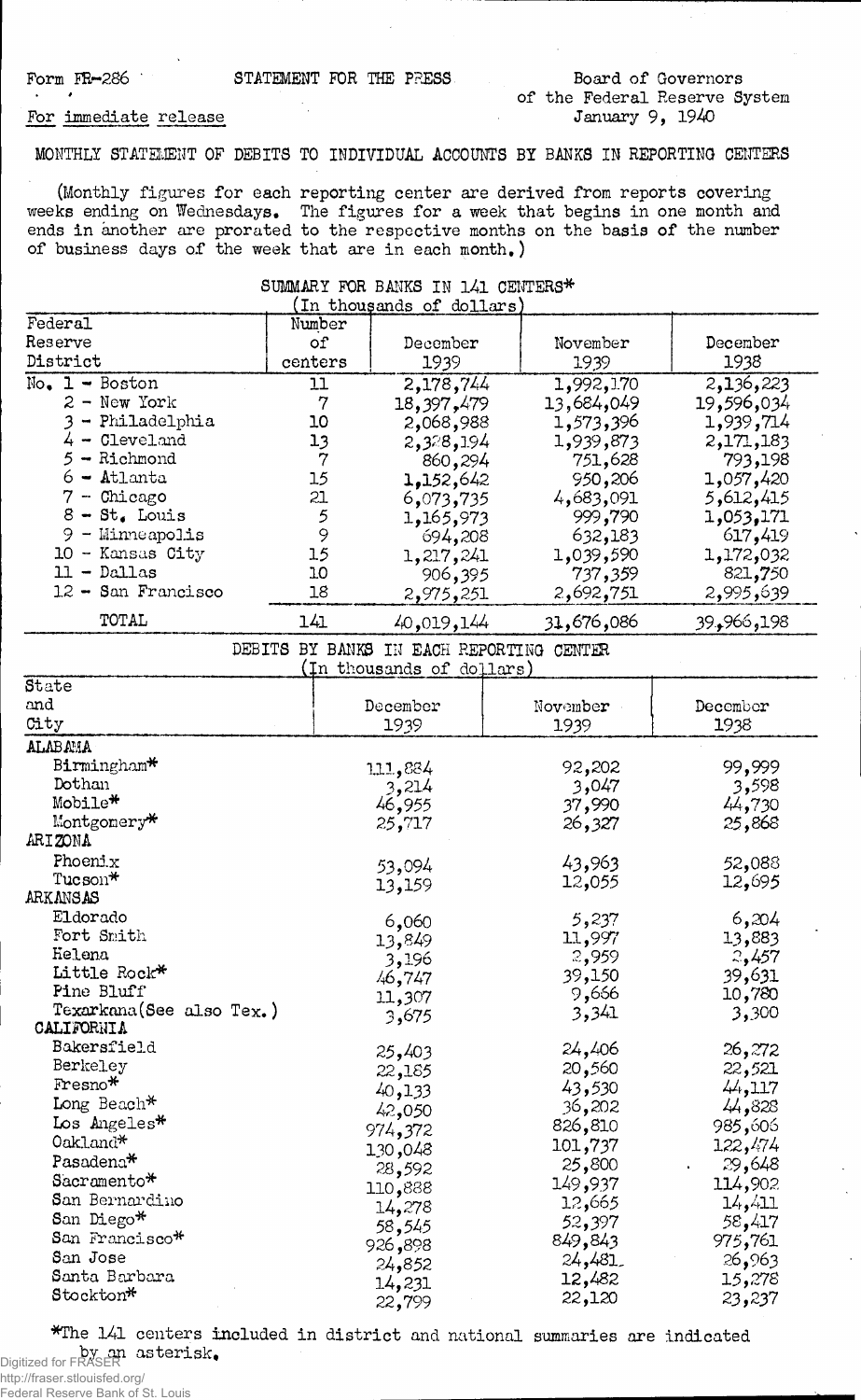**Fora FR—286-a**  $\bullet$ 

**DEBITS BY BANKS IN EACH REPORTING CENTER (in thousands of dollars)**

| State                |           |           |           |
|----------------------|-----------|-----------|-----------|
| and                  | December  | November  | December  |
| City                 | 1939      | 1939      | 1938      |
| COLORADO             |           |           |           |
| Colorado Springs*    | 17,476    | 16,334    | 16,451    |
| Denver*              |           | 163,563   | 170,029   |
| Grand Junction       | 177,092   |           |           |
| Pueblo*              | 4,260     | 3,846     | 4,076     |
| CONNECTICUT          | 16,170    | 23,493    | 16,900    |
|                      |           |           |           |
| Hartford*            | 247,991   | 184,175   | 223,812   |
| New Haven*           | 85,487    | 76,962    | 80,153    |
| Stamford             | 20,330    | 18,947    | 19,968    |
| Waterbury*           | 34,497    | 30,831    | 31,652    |
| DELAWARE             |           |           |           |
| Wilmington*          | 185,190   | 92,772    | 167,266   |
| DISTRICT OF COLUMBIA |           |           |           |
| Washington           | 301,770   | 263,313   | 298,121   |
| FLORIDA              |           |           |           |
| Jacksonville*        | 96,375    | 77,562    | 92,166    |
| Miami                | 65,756    | 45,292    | 52,595    |
| Pensacola*           | 10,357    | 8,187     | 9,416     |
| $Tampa*$             | 35,473    | 28,452    | 32,259    |
| GEORGIA              |           |           |           |
| Albany               | 5,913     | 5,251     | 6,269     |
| Atlanta*             | 260,856   | 219,723   | 233,031   |
| $\text{Augusta*}$    | 24,251    | 19,203    | 19,075    |
| Brunswick            | 2,977     | 2,354     | 2,890     |
| Columbus             | 19,662    | 16,198    | 16,779    |
| Elberton             | 1,463     | 1,359     | 1,268     |
| Macon*               | 19,375    | 18,034    | 17,237    |
| Newnan               | 2,498     | 2,217     | 2,154     |
| Savannah*            | 33,987    | 28,251    | 33,164    |
| Valdosta             | 4,567     | 3,992     | 4,004     |
| IDAHO                |           |           |           |
| Boise*               | 20,857    | 19,538    | 20,339    |
| ILLINOIS             |           |           |           |
| Aurora               | 12,184    | 11,188    | 11,130    |
| Bloomington*         | 13,387    | 12,283    | 13,743    |
| Champaign-Urbana     | 15,644    | 15,578    | 14,518    |
| Chicago*             | 3,802,413 | 2,774,014 | 3,548,199 |
| Danville             | 10,413    | 10,079    | 10,404    |
| Decatur $*$          | 21,785    | 22,359    | 20,466    |
| East St. Louis and   |           |           |           |
| Nat'l Stock Yards    | 38,640    | 36,526    | 147و 36   |
| Elgin                | 9,025     | 8,463     | 8,527     |
| Moline               | 9,443     | 9,147     | 8,153     |
| Peoria*              | 61,507    | 63,822    | 61,927    |
| Quincy               | 9,169     | 8,791     | 3,704     |
| Rockford*            | 29,185    | 25,534    | 25,280    |
| Springfield          | 27,496    | 23,986    | 26,644    |
| INDIVAY              |           |           |           |
| Evansville*          | 36,825    | 29,832    | 31,995    |
| Fort Wayne*          | 38,212    | 33,207    | 34,249    |
| Gary                 | 21,157    | 19,036    | 39, 16    |
| Hammond              | 9,918     | 8,794     | 8,262     |
| Indianapolis*        | 251,862   | 204,133   | 212,002   |
| South Bend*          | 46,025    | 36,778    | 38,467    |
| Terre Haute          | 27,693    | 24,611    | 24,113    |
|                      |           |           |           |

 $\epsilon$ 

 $\sim$ 

 $\sim$ 

 $\Delta$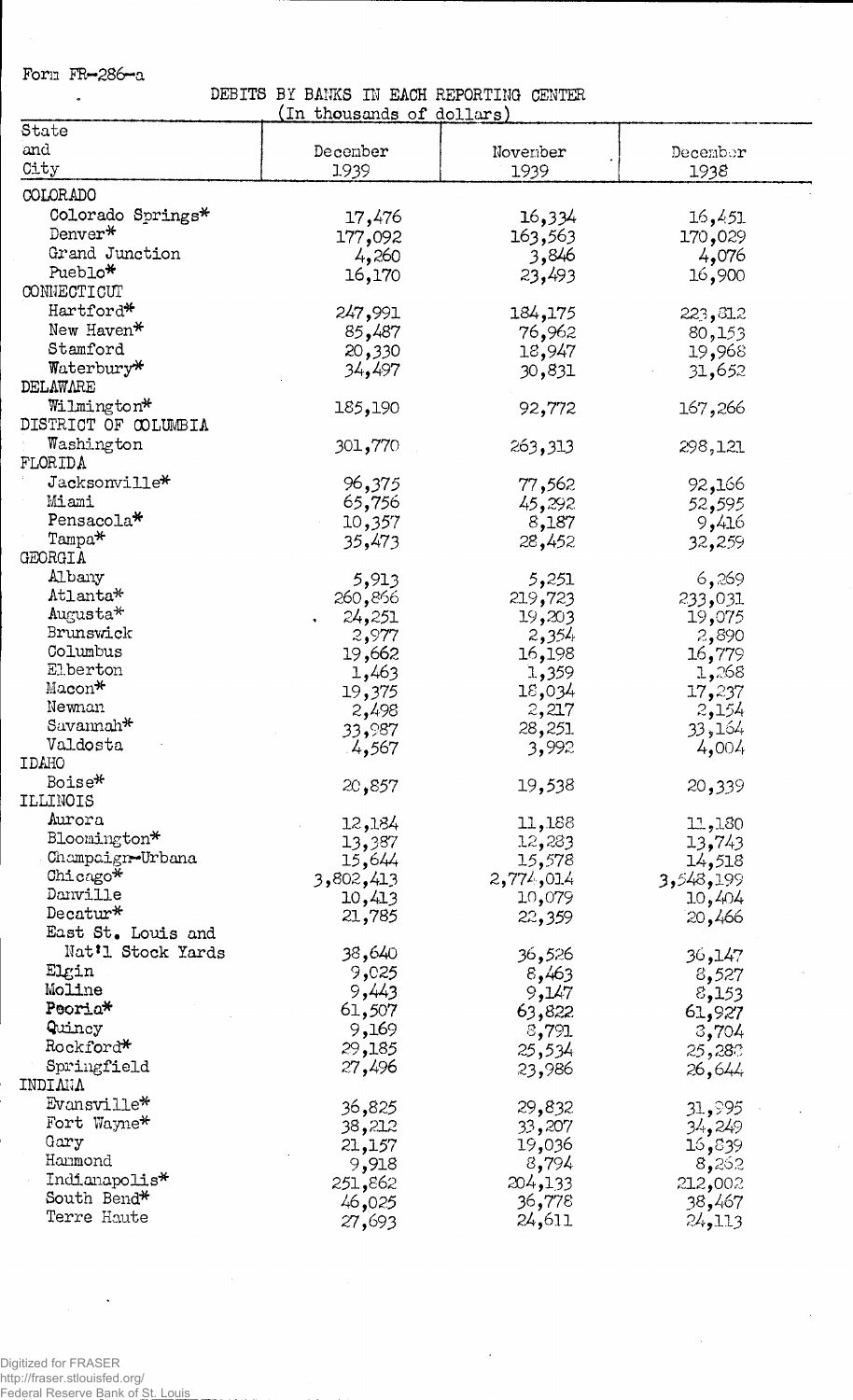**Form FR~2S6-b**

 $\mathcal{L}$ 

**DEBITS BY BANKS IN EACH REPORTING CENTER (In thousands of dollars)**

| State          | answeighter de actroned |                  |                 |
|----------------|-------------------------|------------------|-----------------|
| and            |                         |                  |                 |
|                | December                | November         | December        |
| City           | 1939                    | 1939             | 1938            |
| <b>IOWA</b>    |                         |                  |                 |
| Cedar Rapids*  |                         |                  |                 |
|                | 28,683                  | 25,945           | 26,953          |
| Clinton        | 6,788                   | 5,900            | 6,211           |
| $Davenport*$   | 25,196                  | 20,702           | 24,311          |
| Des Moines*    | 102,105                 | 87,863           | 111,101         |
| Dubuque*       | 10,959                  | 9,514            | 10,575          |
| Mason City     | 10,944                  |                  |                 |
| Muscatine      |                         | 12,014           | 12,029          |
|                | 4,010                   | 3,921            | 3,930           |
| Sioux City*    | 40,936                  | 38,278           | 39 <b>,</b> 766 |
| Waterloo*      | 19,876                  | 18,018           | 18,236          |
| <b>KANSAS</b>  |                         |                  |                 |
| Atchison       | 3,325                   | 2,755            | 3,454           |
| Hutchinson     |                         |                  |                 |
|                | 12,758                  | 9,680            | 10,919          |
| Independence   | 3,021                   | 2,488            | 3,244           |
| Kansas City*   | 20,401                  | 15,868           | 17,187          |
| Lawrence       | 4,328                   | 3,362            | 3,986           |
| Pittsburg      | 4,220                   | 3,605            | 4,438           |
| Topeka*        | 17,929                  | 15,571           | 20,013          |
| Wichita*       |                         |                  |                 |
| KENTUCKY       | 51,253                  | 39,393           | 47,148          |
|                |                         |                  |                 |
| Lexington*     | 37,617                  | 21,157           | 41,433          |
| Louisville*    | 196,738                 | 154,697          | 183,540         |
| Owensboro      | 8,054                   | 6,205            | 8,749           |
| LOUISIANA      |                         |                  |                 |
| New Orleans*   | 278,810                 |                  | 248,988         |
| Shreveport*    |                         | 223,384          |                 |
|                | 54,966                  | 45,657           | 54,184          |
| MAINE          |                         |                  |                 |
| Bangor*        | 15,979                  | 13,771           | 14,564          |
| Portland       | 40,383                  | 33,598           | 38,738          |
| MARYLAND       |                         |                  |                 |
| Baltimore*     | 433,143                 | 354 <b>,</b> 795 | 384,745         |
| Cumberland     | 9,350                   | 8,509            | 8,458           |
| Hagerstown     |                         |                  |                 |
| MASSACHUSETTS  | 9,734                   | 8,541            | 9,360           |
|                |                         |                  |                 |
| Boston*        | 1,503,410               | 1,416,900        | 1,498,474       |
| Brockton       | 19,021                  | 20,329           | 17,515          |
| Fall River*    | 20,037                  | 20,404           | 19,746          |
| Holyoke*       | 12,479                  | 12,499           | 11,062          |
| Lowell*        | 15,586                  | 14,945           | 14,265          |
| Lym            |                         |                  |                 |
| New Bedford*   | 19,998                  | 21,773           | 18,943          |
|                | 19,208                  | 20,736           | 18,111          |
| Springfield    | 74,293                  | 75,472           | 69,210          |
| Worcester*     | 64,255                  | 57,306           | 57,090          |
| MICHIGAN       |                         |                  |                 |
| Adrian         | 4,009                   | 3,664            | 4,004           |
| Battle Creek   | 13,719                  | 11,903           | 14,324          |
| Bay City*      | 14,096                  | 11,841           |                 |
| Detroit*       |                         |                  | 13,224          |
|                | 1,092,762               | 929,190          | 992,057         |
| Flint*         | 29,741                  | 27,280           | 29,266          |
| Grand Rapids*  | 63,350                  | 56,507           | 58,417          |
| Jackson        | 17,336                  | 13,731           | 15,702          |
| Kalamazoo*     | 28,269                  | 22,929           | 23,557          |
| Lansing*       | 27,105                  |                  |                 |
|                |                         | 24,058           | 25,229          |
| Saginaw        | 28,955                  | 23,789           | 25,708          |
| MINNESOTA      |                         |                  |                 |
| Duluth*        | 50,955                  | 56,803           | 44,872          |
| Minneapolis*   | 391,577                 | 337,959          | 342,490         |
| Red Wing       | 1,881                   | 1,818            | 1,911           |
| St. Paul*      | 190,809                 | 175,369          | 172,642         |
| South St. Paul |                         |                  |                 |
| Winona         | 26,441                  | 28,783           | 36٫ۇ26          |
|                | 7,244                   | 6,303            | 7,573           |

Digitized for FRASER

http://fraser.stlouisfed.org/ Federal Reserve Bank of St. Louis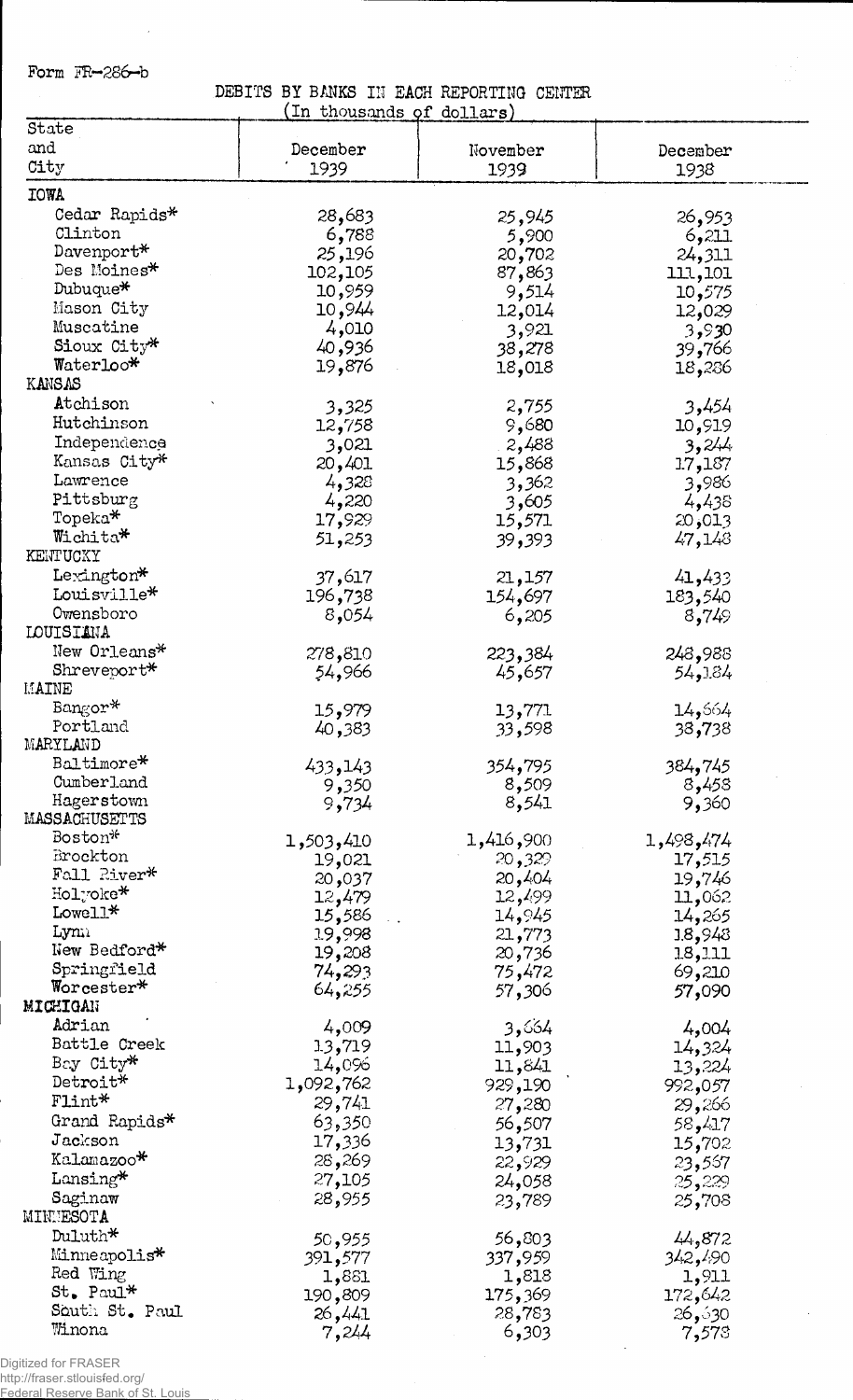**Form FR-286-c**

\$

**DEBITS BY BANKS IN EACH REPORTING CENTER (In thousands of dollars)**

| State                  | which ment of | u          |            |
|------------------------|---------------|------------|------------|
| and                    | December      | November   | Decenber   |
| City                   | 1939          | 1939       | 1938       |
| <b>MISSISSIPPI</b>     |               |            |            |
| Greenville             |               | 7,071      | 5,432      |
| Hattiesburg            | 7,610         | 4,678      | 4,399      |
| Jackson                | 5,801         | 30,944     | 29,043     |
| Meridian               | 38,209        |            |            |
| Vicksburg*             | 13,924        | 12,123     | 10,975     |
| <b>MISSOURI</b>        | 10,123        | 9,321      | 8,024      |
| Joplin*                |               |            |            |
|                        | 12,142        | 10,385     | 10,552     |
| Kansas City*           | 363,094       | 296,917    | 341,175    |
| $St_{\bullet}$ Joseph* | 31,753        | 28,054     | 27,817     |
| St. Louis*             | 688,373       | 605,600    | 659,539    |
| Sedalia                | 2,510         | 2,201      | 2,438      |
| Springfield            | 14,039        | 13,875     | 14,018     |
| MONT ANA               |               |            |            |
| Billings*              | 12,191        | 13,299     | 11,056     |
| Helena*                | 13,728        | 12,546     | 12,777     |
| NEBRASKA               |               |            |            |
| Fremont                | 3,106         | 2,420      | 2,803      |
| Lincoln                | 32,263        | 29,975     | 31,930     |
| Omaha*                 | 159,244       | 140,102    | 161,856    |
| NEVADA                 |               |            |            |
| Reno*                  | 13,934        | 11,923     | 13,002     |
| NEW HAMBSHIRE          |               |            |            |
| Manchester             | 23,362        | 14,842     | 22,103     |
| NEW JERSEY             |               |            |            |
| Camden                 | 55,942        | 52,222     | 52,420     |
| Montclair              | 18,546        | 15,987     | 18,730     |
| Newark                 | 386,153       | 307,747    | 383,857    |
| Northern New Jersey    |               |            |            |
| Clearing House Ass'n   | 220,333       | 155,169    | 212,055    |
| Passaic*               | 32,761        | 30,664     | 29,054     |
| Trenton*               | 111,801       | 82,435     | 111,184    |
| NEW MEXICO             |               |            |            |
| Albuquerque*           | 19,370        | 18,169     | 17,123     |
| Roswell                | 5,639         | 5,843      | 5,681      |
| NEW YORK               |               |            |            |
| Albany*                | 233,850       | 162,510    | 208,267    |
| Binghamton*            | 22,010        | 20,178     | 22,262     |
| Buffalo*               | 252,922       | 229,004    | 245,699    |
| Elmira                 | 15,214        | 13,552     | 14,497     |
| Jamestown              | 14,777        | 12,619     | 13,416     |
| New York*              | 17,633,405    | 13,040,506 | 13,879,338 |
| Poughkeepsie           | 15,229        | 14,313     | 13,704     |
| Rochester*             | 137,559       | 117,016    | 127,555    |
| $Syracuse*$            | 84,972        | 84,171     | . 83,859   |
| Utica                  | 32,993        | 32,411     | 36,627     |
| <b>NORTH CAROLINA</b>  |               |            |            |
| Asheville              | 14,281        | 11,855     | 14,068     |
| Charlotte*             | 75,215        | 66,978     | 65,642     |
| Durham                 | 37,117        | 40,469     | 32,511     |
| Greensboro             | 24,271        | 22,802     | 22,092     |
| Raleigh*               | 57,414        | 43,386     | 49,617     |
| Wilmington             | 12,337        | 10,997     | 11,342     |
| Winston-Salem          | 49,037        | 45,559     | 49,147     |
| NORTH DAKOTA           |               |            |            |
| Dickinson              | 2,158         | 2,124      | 1,054      |
| Fargo*                 | 20,227        | 21,245     | 19,049     |
| Grand Forks*           | 5,148         | 5,432      | 5,328      |
| Jamestown              | 1,670         | 1,699      | 1,455      |
| Minot                  | 4,089         | 4,275      | 3,713      |

Digitized for FRASER http://fraser.stlouisfed.org/

Federal Reserve Bank of St. Louis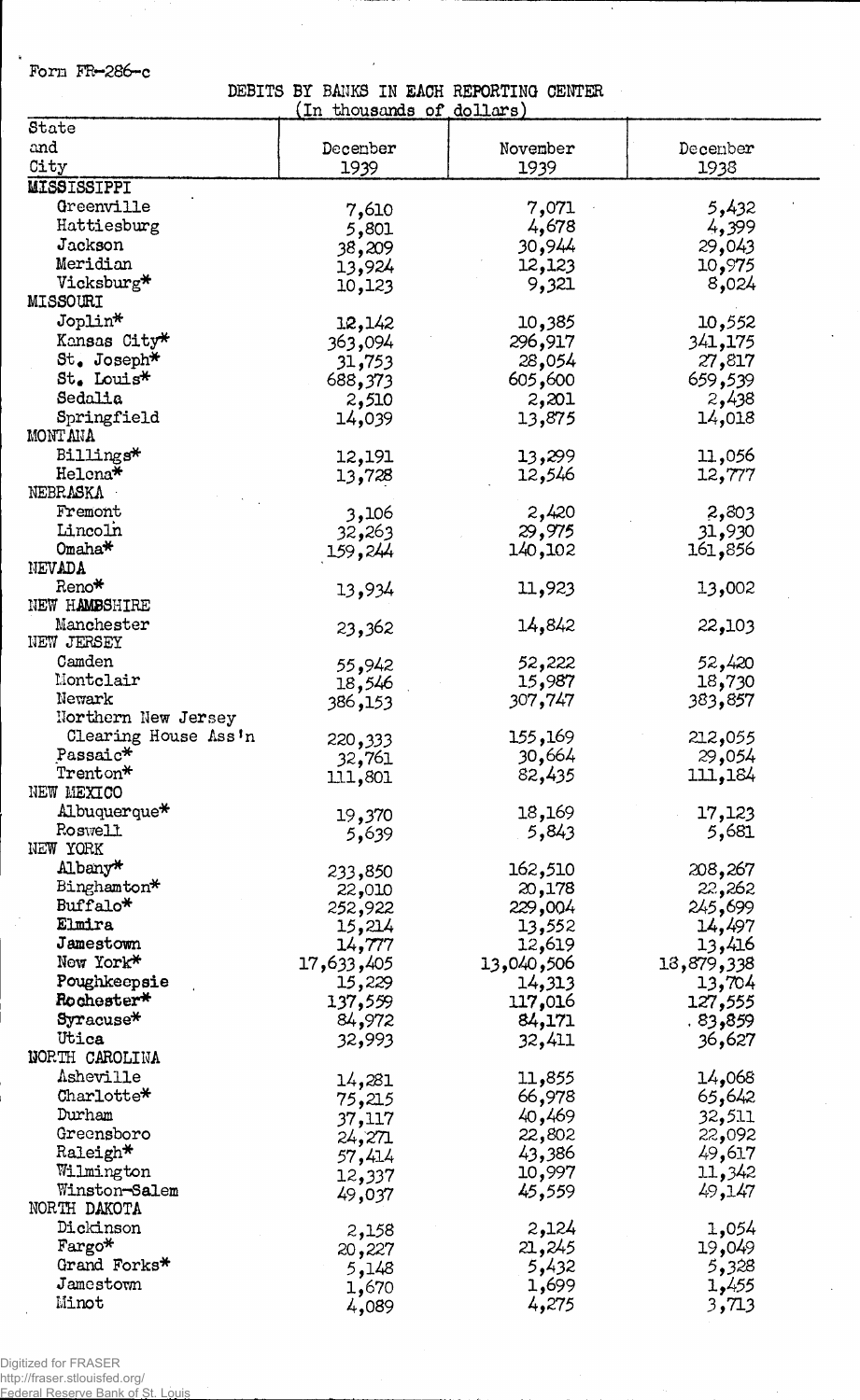**Form FR-286-d**

**DEBITS BY BANKS IN EACH REPORTING CENTER (In thousands** *oi* **dollars)**

 $\ddot{\phantom{0}}$ 

 $\mathcal{L}^{\pm}$ 

 $\epsilon$ 

| In thousands of dollars) |                  |                     |                     |  |  |
|--------------------------|------------------|---------------------|---------------------|--|--|
| State                    |                  |                     |                     |  |  |
| and                      | December         | November            | December            |  |  |
| City                     | 1939             | 1939                | 1938                |  |  |
| OHIO                     |                  |                     |                     |  |  |
| Akron*                   | 86,031           | 67,348              | 69,414              |  |  |
| Canton                   | 44,780           | 39,197              | 37,081              |  |  |
| Cincinnati               | 376,278          | 342,221             | 600, 244            |  |  |
| Cleveland*               | 727,327          | 626,902             | 618,407             |  |  |
| $\text{Columbus*}$       | 204,838          | 183,014             | 178,823             |  |  |
| Dayton*                  |                  | 66,054              | 67,850              |  |  |
| Hamilton                 | 75,141           | 11,367              | 11,229              |  |  |
| Lima                     | 12,763           | 14,569              | 15,029              |  |  |
| Lorain                   | 17,842<br>6,206  | 5,635               | 4,832               |  |  |
| Middletown               |                  | 13,330              | 11,119              |  |  |
| $Springfield*$           | 14,820           | 16,096              | 17,543              |  |  |
| Steubenville             | 18,041           | 11,229              | 9,682               |  |  |
| Toledo*                  | 11,431           | 126,767             | 149,707             |  |  |
| Warren                   | 160,161          | 11,651              | 9,817               |  |  |
| Youngstown*              | 12,758           | 54,702              | 45,314              |  |  |
| Zanesville               | 58,806           | 8,817               | 9,269               |  |  |
| OKLAHOMA                 | 9,341            |                     |                     |  |  |
| Bartlesville*            |                  | 33,085              | 29,114              |  |  |
| Enid                     | 33,308           | 9,549               | 10,739              |  |  |
| Guthrie                  | 11,823           |                     | 1,670               |  |  |
| Muskogee*                | 1,709            | 1,300               | 8,430               |  |  |
| Oklahoma City*           | 9,364            | 7,535<br>99,238     | 113,676             |  |  |
| Okmulgee                 | 120,072          | 2,563               | 3,102               |  |  |
| Tulsa*                   | 3,004            | 131,883             | 174,561             |  |  |
| <b>OREGON</b>            | 168,573          |                     |                     |  |  |
| Eugene                   |                  | 8,727               | 8,455               |  |  |
| Portland*                | 9,390            | 158,628             | 165,777             |  |  |
| Salem                    | 174,630          | 16,392              | 16,580              |  |  |
| PENNSYLVANIA             | 17,213           |                     |                     |  |  |
| Allentown                |                  | 25,571              | 24,904              |  |  |
| Altoona*                 | 27,902           | 10,266              | 12,094              |  |  |
| Butler                   | 11,430           | 10,200              | 9,854               |  |  |
| Chester*                 | 11,147           | 14,477              | 14,912              |  |  |
| Erie*                    | 17,027<br>32,460 | 28,879              | 29,910              |  |  |
| Franklin                 | 3,616            | 3,002               | 3,769               |  |  |
| Greensburg*              | 10,135           | 7,484               | 7,566               |  |  |
| Harrisburg               | 44,967           | 37,239              | 46,841              |  |  |
| Hazleton                 |                  |                     |                     |  |  |
| Homestead                | 11,432           | 10,188              | 15,351<br>3,210     |  |  |
| Johnstorm                | 3,531            | 3,232<br>16,809     |                     |  |  |
| $Lancaster*$             | 13,261           |                     | 15,667              |  |  |
| Lebanon                  | 27,266           | 24,760              | 27,814              |  |  |
| Norristown               | 7,690            | 7,004<br>10,318     | 7,415               |  |  |
| 011 City*                | 11,485           |                     | 11,026              |  |  |
| Philadelphia*            | 13,147           | 10,701<br>1,249,203 | 080و10<br>1,492,533 |  |  |
| Pittsburgh*              | 1,598,799        | 697,658             | 901,011             |  |  |
| Reading                  | 869,849          |                     | 43,067              |  |  |
| Scranton*                | 45,655           | 40,594<br>42,411    | 50,735              |  |  |
| Wilkes-Barre*            | 50,271           |                     |                     |  |  |
| Williamsport*            | 27,865           | 22,132              | 28,979              |  |  |
| York*                    | 11,913           | 12,390<br>22,550    | 11,009<br>23,188    |  |  |
| RHODE ISLAND             | 27,426           |                     |                     |  |  |
| Providence*              |                  | 143,641             | 167,194             |  |  |
| SOUTH CAROLINA           | 159,815          |                     |                     |  |  |
| Charleston               |                  |                     |                     |  |  |
| Columbia*                | 21,849           | 17,760              | 19,082<br>31,598    |  |  |
| Greenville*              | 29,444           | 28,338<br>19,711    | 22,069              |  |  |
| Spartanburg              | 22,449           | 11,226              | 10,943              |  |  |
|                          | 13,130           |                     |                     |  |  |